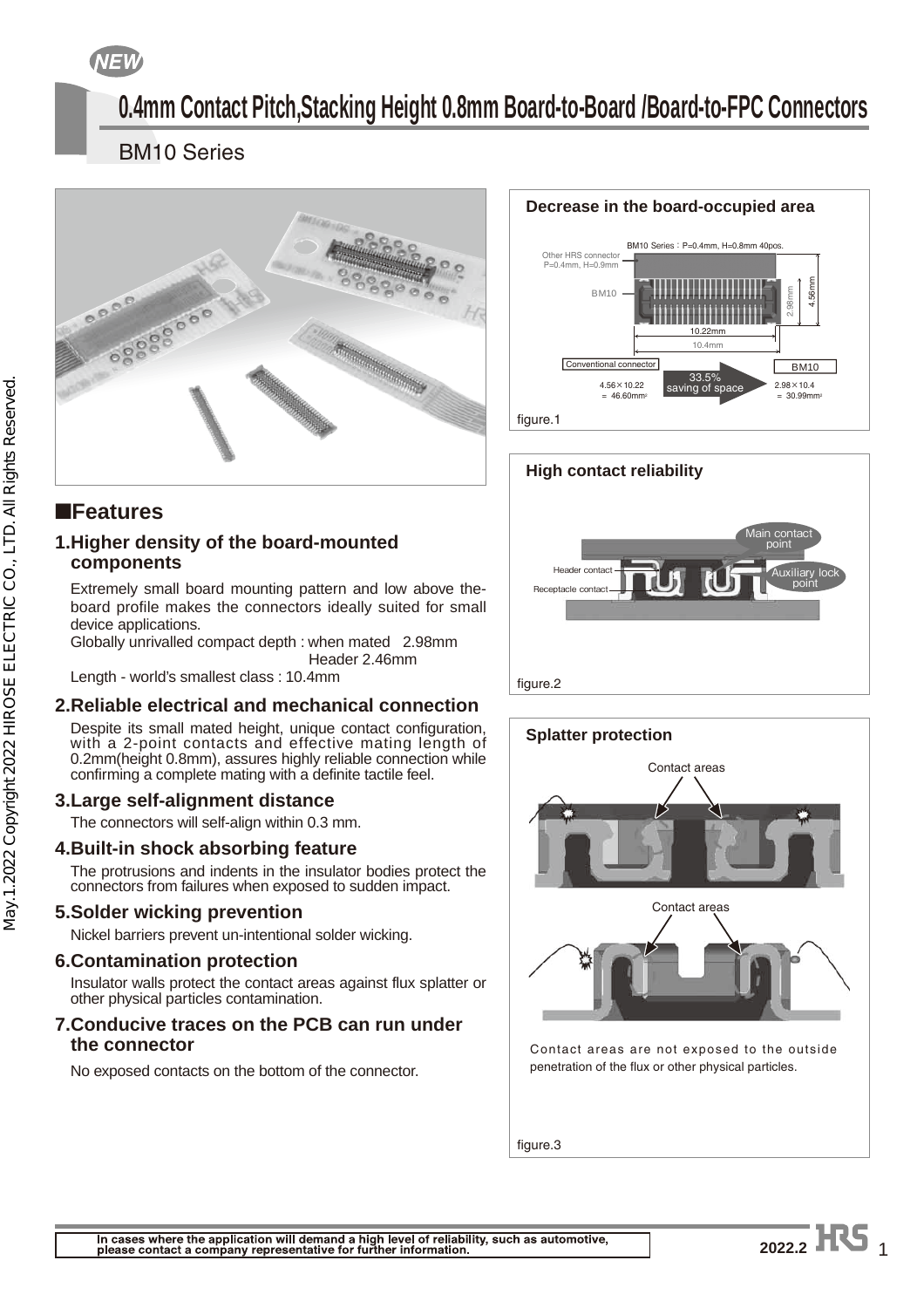## ■**Specifications**

|                                    | Current rating                                                                                                              | 0.3A                                           | Operating<br>temperature range |  | $-35^{\circ}$ C to $+85^{\circ}$ C (Note 1)                                                                                                                                                                   | Storage<br>temperature range | $-10^{\circ}$ C to $+60^{\circ}$ C (Note 2) |  |  |
|------------------------------------|-----------------------------------------------------------------------------------------------------------------------------|------------------------------------------------|--------------------------------|--|---------------------------------------------------------------------------------------------------------------------------------------------------------------------------------------------------------------|------------------------------|---------------------------------------------|--|--|
| Ratings                            | Voltage rating                                                                                                              | 30V AC, DC                                     | Operating<br>humidity range    |  | RH 20% to 80%                                                                                                                                                                                                 | Storage<br>humidity range    | RH 40% to 70% (Note 2)                      |  |  |
| Item                               | Specification                                                                                                               |                                                |                                |  | Conditions                                                                                                                                                                                                    |                              |                                             |  |  |
| 1. Insulation resistance           | 50 $M\Omega$ min                                                                                                            |                                                |                                |  | 100V DC                                                                                                                                                                                                       |                              |                                             |  |  |
| 2. Withstanding voltage            |                                                                                                                             | No flashover or insulation breakdown           |                                |  | 100V AC / 1 minute                                                                                                                                                                                            |                              |                                             |  |  |
| 3. Contact resistance              | 100 $m\Omega$ max.                                                                                                          |                                                |                                |  | 20mV AC, 1kHz, 1mA                                                                                                                                                                                            |                              |                                             |  |  |
| 4. Vibration                       | No electrical discontinuity of $1\mu s$ or longer<br>No damage or parts dislocation                                         |                                                |                                |  | Frequency: 10 to 55 Hz, 5min, single amplitude of 0.75<br>mm, 10 cycles, for each directions.                                                                                                                 |                              |                                             |  |  |
| 5. Humidity                        | Contact resistance : $100 \text{m}\Omega$ max.,<br>Insulation resistance: $25M\Omega$ min.                                  |                                                |                                |  | 96 hours at 40 ±2°C and humidity of 90 to 95%<br>No damage or parts dislocation                                                                                                                               |                              |                                             |  |  |
| 6. Temperature cycle               | Contact resistance: $100 \text{m}\Omega$ max.<br>Insulation resistance : $50M\Omega$ min.<br>No damage or parts dislocation |                                                |                                |  | $-55^{\circ}$ C $\rightarrow$ 5 to 35 $^{\circ}$ C $\rightarrow$ 85 $^{\circ}$ C $\rightarrow$ 5 to 35 $^{\circ}$ C<br>Time: 30min. $\rightarrow$ 10min. $\rightarrow$ 30min. $\rightarrow$ 10min.<br>5cycles |                              |                                             |  |  |
| 7.Durability                       |                                                                                                                             | Contact resistance : $100 \text{m}\Omega$ max. |                                |  | 10cycles                                                                                                                                                                                                      |                              |                                             |  |  |
| 8. Resistance to<br>soldering heat | No deformation of components affecting performance                                                                          |                                                |                                |  | Reflow: At the recommended temperature profile<br>Manual soldering: 350°C for 3 seconds                                                                                                                       |                              |                                             |  |  |

Note 1 : Includes temperature rise caused by current flow.<br>Note 2 : The term "storage" here refers to products stored for a long period prior to board mounting and use.

 $\frac{1}{\sqrt{1-\frac{1}{\sqrt{1-\frac{1}{\sqrt{1-\frac{1}{\sqrt{1-\frac{1}{\sqrt{1-\frac{1}{\sqrt{1-\frac{1}{\sqrt{1-\frac{1}{\sqrt{1-\frac{1}{\sqrt{1-\frac{1}{\sqrt{1-\frac{1}{\sqrt{1-\frac{1}{\sqrt{1-\frac{1}{\sqrt{1-\frac{1}{\sqrt{1-\frac{1}{\sqrt{1-\frac{1}{\sqrt{1-\frac{1}{\sqrt{1-\frac{1}{\sqrt{1-\frac{1}{\sqrt{1-\frac{1}{\sqrt{1-\frac{1}{\sqrt{1-\frac{1}{\sqrt{1-\frac{1}{\sqrt{1-\frac{1}{\sqrt{1-\frac{1$  $T_{\text{S}}$  temperature and humidity range conduction of connectors after board mounting  $\alpha$  and the non-conduction  $\alpha$ 

temporary storage conditions of transportation, etc. Note 3 : Information contained in this catalog represents general requirements for this Series. Contact us for this Series. Contact us for the drawings and specific contact us for the drawings and specific cations of the d for a specific part number shown.

## ■**Material**

| Product    | Part      | Material        | Finish      | Remarks |
|------------|-----------|-----------------|-------------|---------|
| Receptacle | Insulator | LCP             | Color:Black | UL94V-0 |
| Header     | Contacts  | Phosphor bronze | Gold plated |         |

## ■**Ordering information**

|                                                                                                    |                             |                 |                | ●Receptacles / Headers         |                                                    |                                      |                 |                                                                                                                |  |  |  |
|----------------------------------------------------------------------------------------------------|-----------------------------|-----------------|----------------|--------------------------------|----------------------------------------------------|--------------------------------------|-----------------|----------------------------------------------------------------------------------------------------------------|--|--|--|
|                                                                                                    |                             |                 |                | BM 10 # (0.8) - * DS - 0.4 V ( |                                                    |                                      |                 |                                                                                                                |  |  |  |
|                                                                                                    |                             |                 | 3              |                                |                                                    | 6                                    | 6               |                                                                                                                |  |  |  |
| O                                                                                                  |                             | Series name: BM |                |                                |                                                    | 6                                    | Connector style |                                                                                                                |  |  |  |
| Series No.: 10<br>$\boldsymbol{\Omega}$                                                            |                             |                 |                |                                | DS: Double-row receptacle<br>DP: Double-row header |                                      |                 |                                                                                                                |  |  |  |
| $\bullet$                                                                                          | Configuration               |                 |                | Contact pitch: 0.4mm           |                                                    |                                      |                 |                                                                                                                |  |  |  |
| B: With mettal fittings<br>NB: With mettal fittings<br>Stacking Height: 0.8mm<br>$\left( 4\right)$ |                             |                 | 3              |                                |                                                    | Termination type VSMT vertical mount |                 |                                                                                                                |  |  |  |
|                                                                                                    |                             |                 | $\circledcirc$ | Packaging                      |                                                    |                                      |                 |                                                                                                                |  |  |  |
| 6                                                                                                  | Number of contacts 10 to 60 |                 |                |                                |                                                    |                                      |                 | (51): Embossed tape packaging (8,000 pieces per reel)<br>(53): Embossed tape packaging (1,000 pieces per reel) |  |  |  |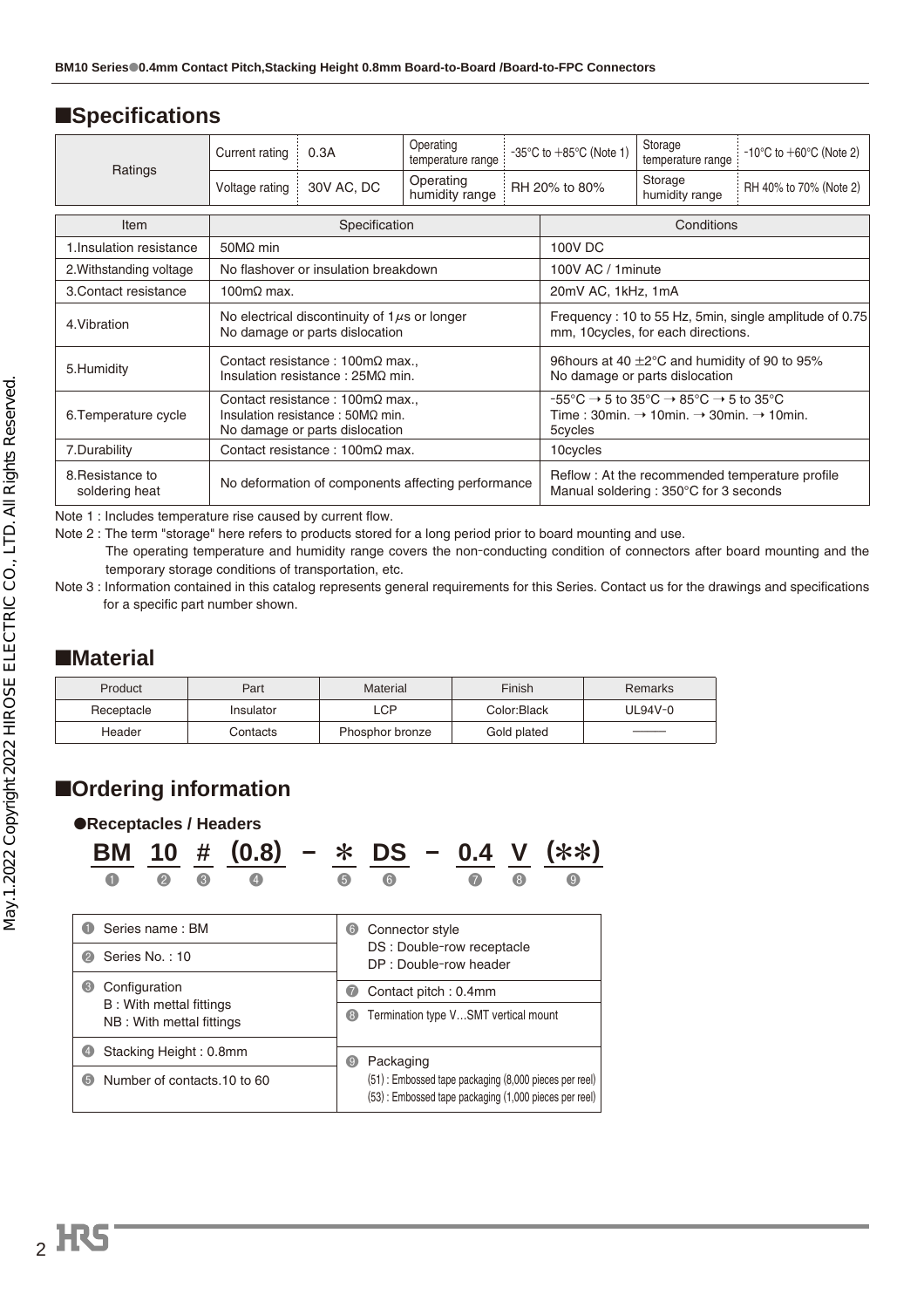# ■**H=0.8mm Receptacles (With metal fittings)**



# ■**Recommended PCB mounting pattern**



|                           |               |                    |      |      |     |      |       | All dimensions: mm |
|---------------------------|---------------|--------------------|------|------|-----|------|-------|--------------------|
| Part Number               | HRS No.       | Number of Contacts | A    | B    | C   | D    | Е     | F                  |
| BM10NB(0.8)-10DS-0.4V(51) | 684-6100-051  | 10                 | 4.4  | 1.6  | 0.8 | 3.1  | 2.18  | 4.02               |
| BM10NB(0.8)-16DS-0.4V(51) | 684-6110-451  | 16                 | 5.6  | 2.8  | 1.6 | 4.3  | 3.38  | 5.22               |
| BM10NB(0.8)-20DS-0.4V(51) | 684-6105-4 51 | 20                 | 6.4  | 3.6  | 1.6 | 5.1  | 4.18  | 6.02               |
| BM10NB(0.8)-24DS-0.4V(51) | 684-6101-351  | 24                 | 7.2  | 4.4  | 2   | 5.9  | 4.98  | 6.82               |
| BM10NB(0.8)-30DS-0.4V(51) | 684-6106-7 51 | 30                 | 8.4  | 5.6  | 2   | 7.1  | 6.18  | 8.02               |
| BM10NB(0.8)-34DS-0.4V(51) | 684-6108-2 51 | 34                 | 9.2  | 6.4  | 2.4 | 7.9  | 6.98  | 8.82               |
| BM10NB(0.8)-40DS-0.4V(51) | 684-6107-051  | 40                 | 10.4 | 7.6  | 2.4 | 9.1  | 8.18  | 10.02              |
| BM10NB(0.8)-44DS-0.4V(51) | 684-6109-5 51 | 44                 | 11.2 | 8.4  | 2.8 | 9.9  | 8.98  | 10.82              |
| BM10NB(0.8)-50DS-0.4V(51) | 684-6102-651  | 50                 | 12.4 | 9.6  | 2.8 | 11.1 | 10.18 | 12.02              |
| BM10NB(0.8)-60DS-0.4V(51) | 684-6103-951  | 60                 | 14.4 | 11.6 | 3.2 | 13.1 | 12.18 | 14.02              |

Note 1: Order by number of reels.

note 11 order by number of reeds.<br>Note 2 : This connector is NOT no Note 2 : This connector is NOT polarized. 0.08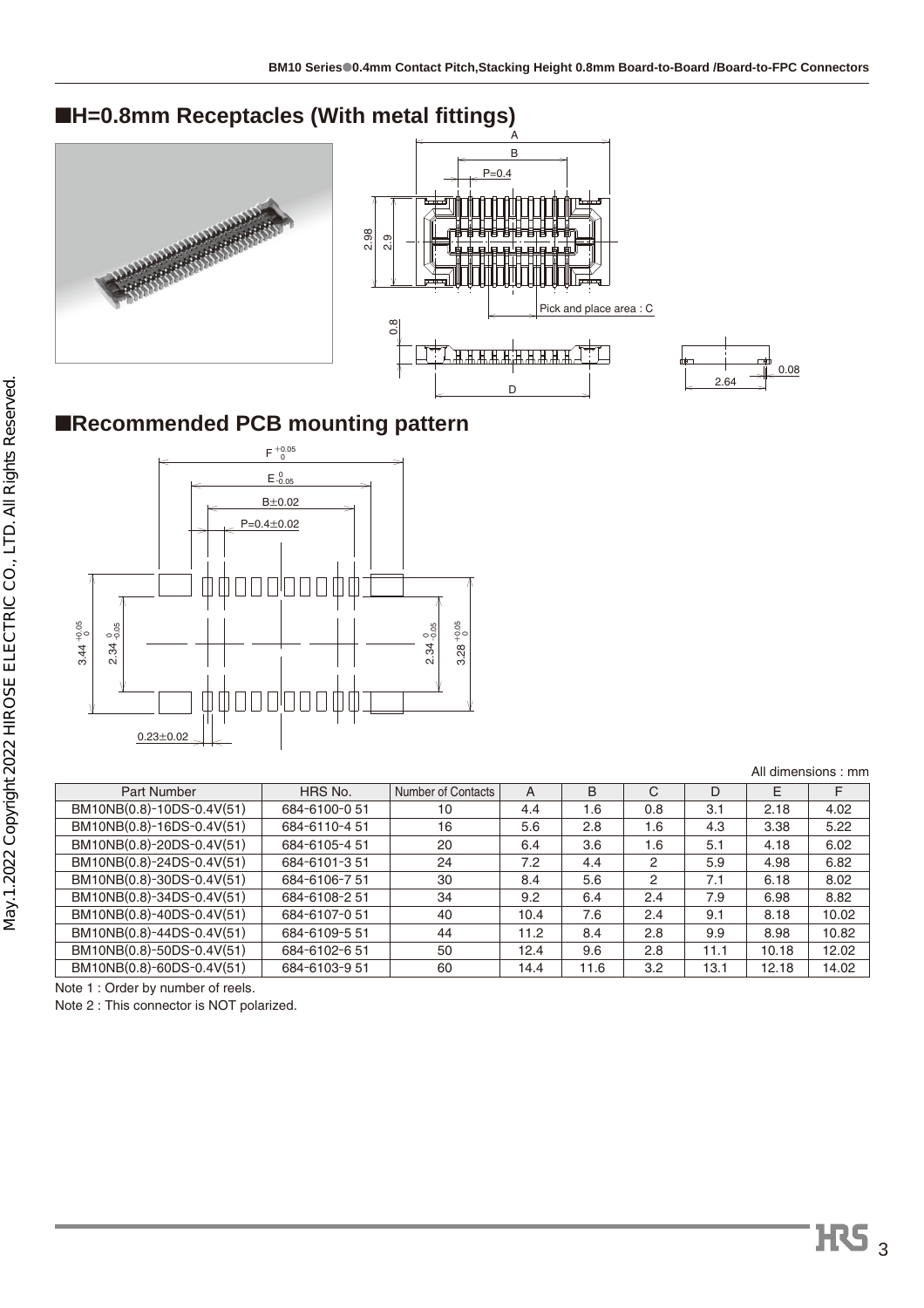

### ■**Recommended metal mask dimensions**



|                          |               |                    |       |      |     |       |      | All dimensions: mm |
|--------------------------|---------------|--------------------|-------|------|-----|-------|------|--------------------|
| Part Number              | HRS No.       | Number of Contacts | A     | B    | C   | D     | E    | F                  |
| BM10B(0.8)-10DP-0.4V(51) | 684-6007-551  | 10                 | 3.32  | 1.6  | 0.8 | 2.74  | 2.3  | 3.18               |
| BM10B(0.8)-16DP-0.4V(51) | 684-6047-051  | 16                 | 4.52  | 2.8  | 1.6 | 3.94  | 3.5  | 4.38               |
| BM10B(0.8)-20DP-0.4V(51) | 684-6009-0 51 | 20                 | 5.32  | 3.6  | 1.6 | 4.74  | 4.3  | 5.18               |
| BM10B(0.8)-24DP-0.4V(51) | 684-6011-2 51 | 24                 | 6.12  | 4.4  | 2   | 5.54  | 5.1  | 5.98               |
| BM10B(0.8)-30DP-0.4V(51) | 684-6013-8 51 | 30                 | 7.32  | 5.6  | 2   | 6.74  | 6.3  | 7.18               |
| BM10B(0.8)-34DP-0.4V(51) | 684-6015-351  | 34                 | 8.12  | 6.4  | 2.4 | 7.54  | 7.1  | 7.98               |
| BM10B(0.8)-40DP-0.4V(51) | 684-6003-4 51 | 40                 | 9.32  | 7.6  | 2.4 | 8.74  | 8.3  | 9.18               |
| BM10B(0.8)-44DP-0.4V(51) | 684-6039-1 51 | 44                 | 10.12 | 8.4  | 2.8 | 9.54  | 9.1  | 9.98               |
| BM10B(0.8)-50DP-0.4V(51) | 684-6017-951  | 50                 | 11.32 | 9.6  | 2.8 | 10.74 | 10.3 | 11.18              |
| BM10B(0.8)-60DP-0.4V(51) | 684-6001-951  | 60                 | 13.32 | 11.6 | 3.2 | 12.74 | 12.3 | 13.18              |

Note 1: Order by number of reels.

note 11 order by number of reeds.<br>Note 2 : This connector is NOT no Note 2 : This connector is NOT polarized.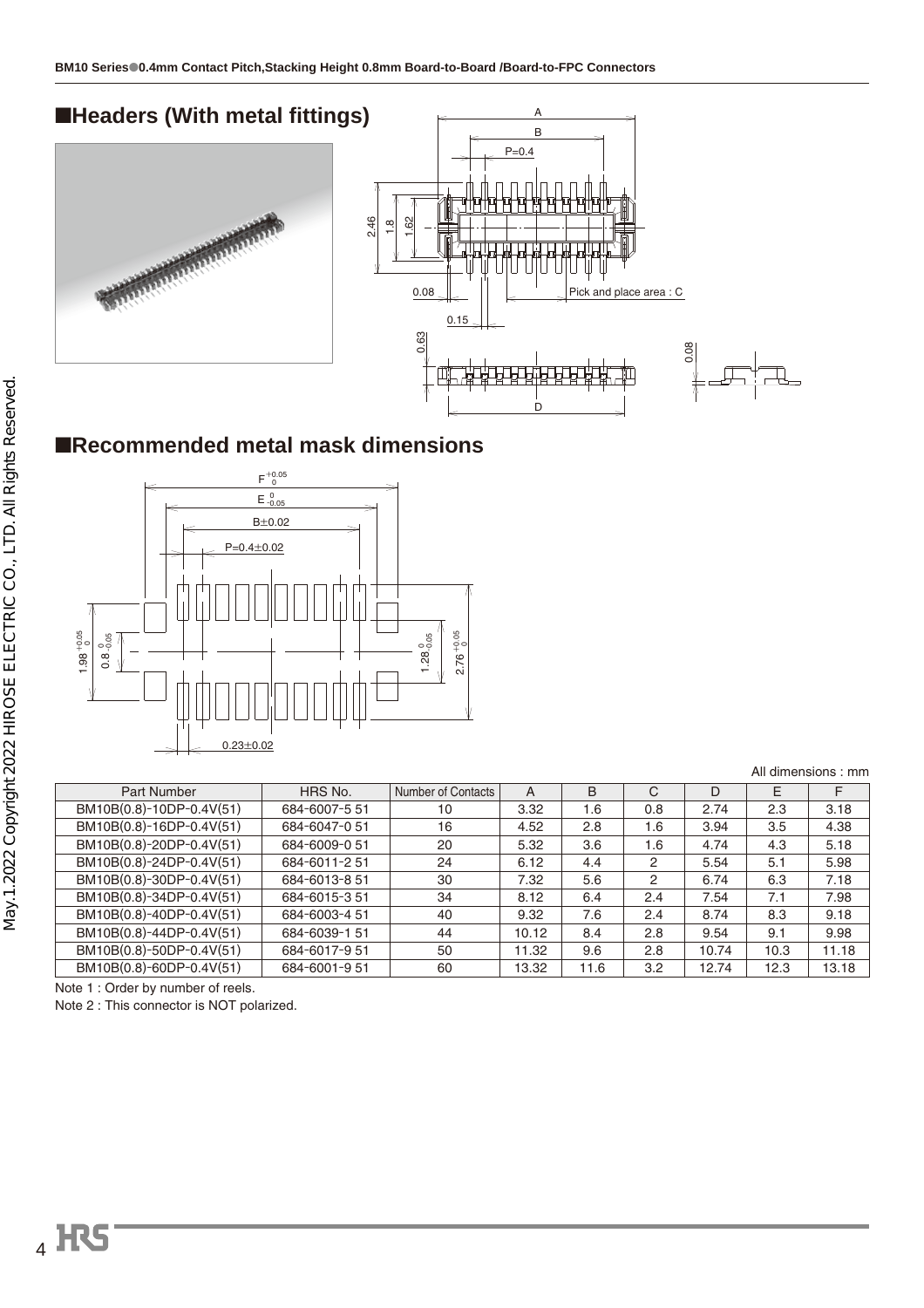### ■**Embossed Carrier Tape Dimensions**

#### ●**Receptacle (24 and above positions)**





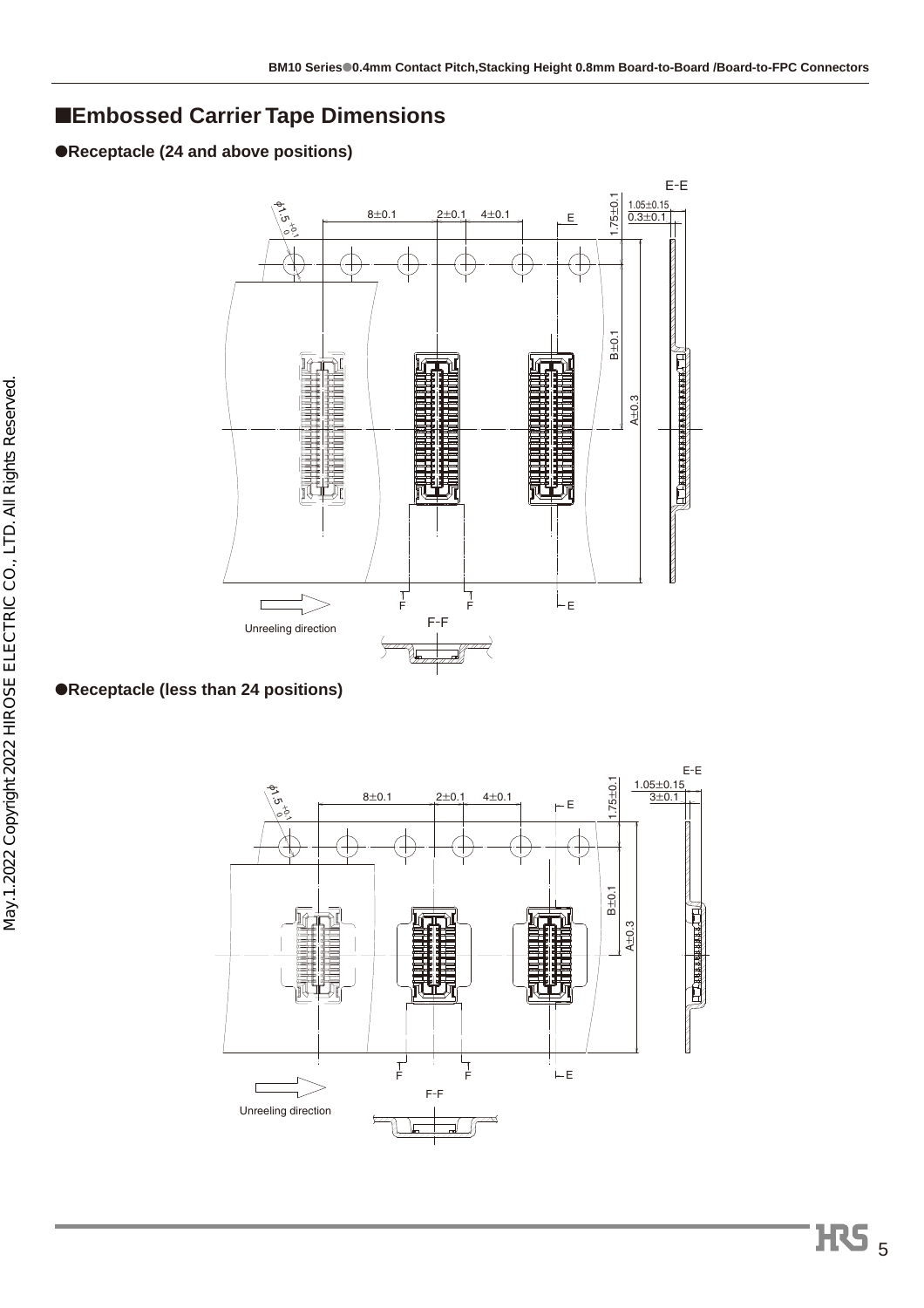# ■**Reel dimensions (Receptacles)**





|                          |    |      |      | Unit:mm |
|--------------------------|----|------|------|---------|
| Part Number              | A  | B    | C    | D       |
| BM10#(0.8)-10DS-0.4V(51) | 16 | 7.5  | 17.5 | 21.5    |
| BM10#(0.8)-16DS-0.4V(51) | 16 | 7.5  | 17.5 | 21.5    |
| BM10#(0.8)-20DS-0.4V(51) | 16 | 7.5  | 17.5 | 21.5    |
| BM10#(0.8)-24DS-0.4V(51) | 16 | 7.5  | 17.5 | 21.5    |
| BM10#(0.8)-30DS-0.4V(51) | 24 | 11.5 | 25.5 | 29.5    |
| BM10#(0.8)-34DS-0.4V(51) | 24 | 11.5 | 25.5 | 29.5    |
| BM10#(0.8)-40DS-0.4V(51) | 24 | 11.5 | 25.5 | 29.5    |
| BM10#(0.8)-44DS-0.4V(51) | 24 | 11.5 | 25.5 | 29.5    |
| BM10#(0.8)-50DS-0.4V(51) | 24 | 11.5 | 25.5 | 29.5    |
| BM10#(0.8)-60DS-0.4V(51) | 24 | 11.5 | 25.5 | 29.5    |
|                          |    |      |      |         |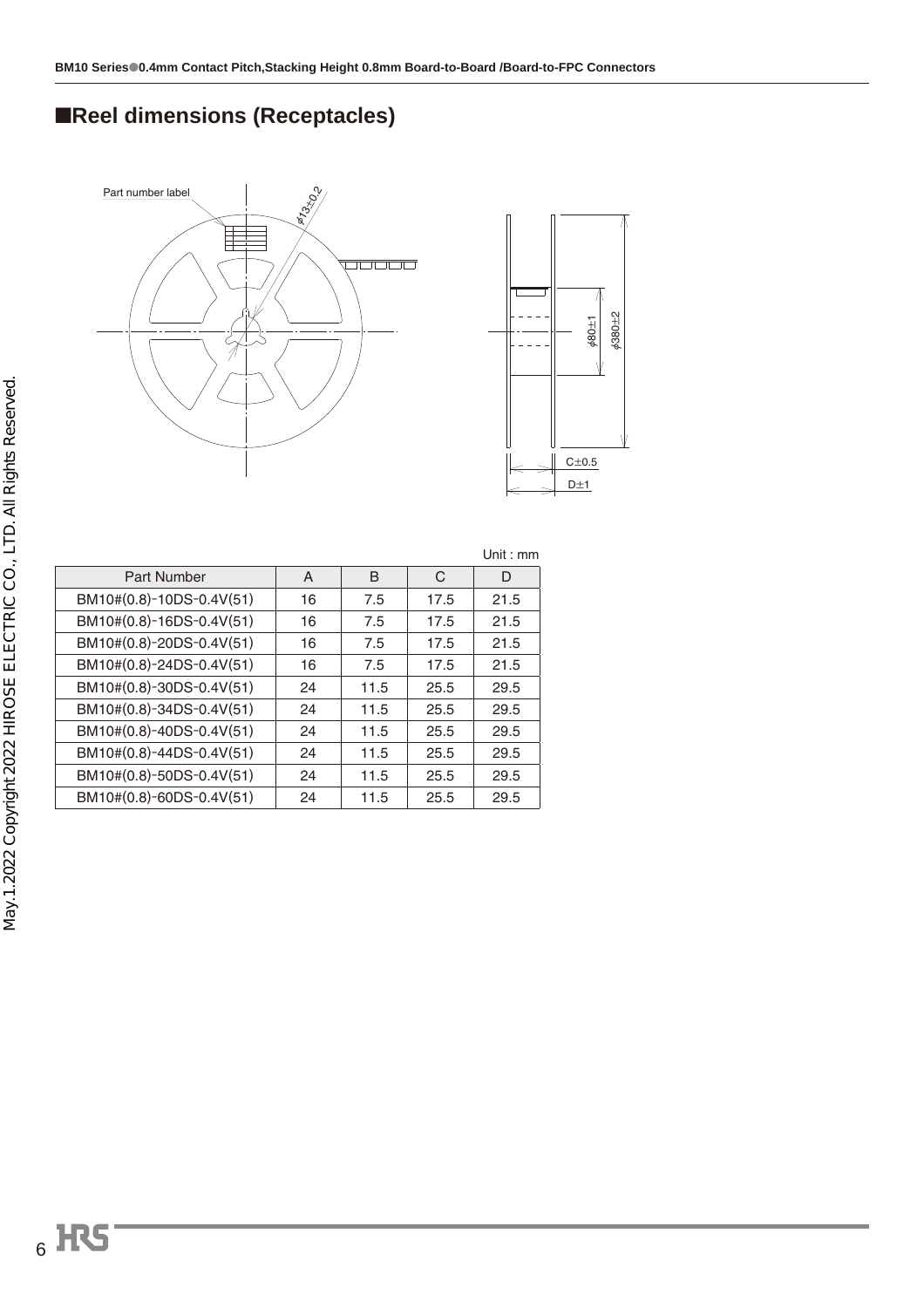#### ●**Header**

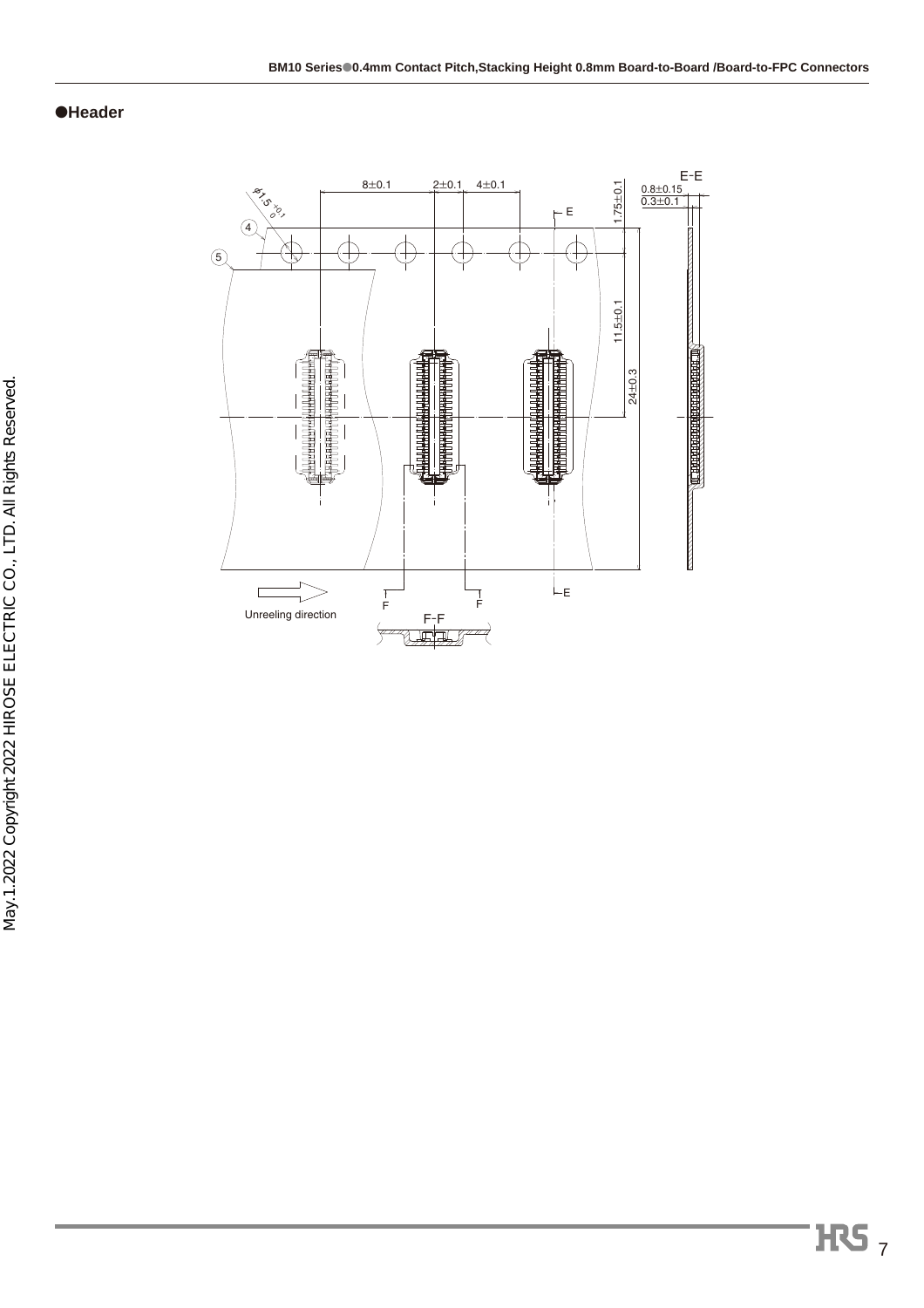# ■**Reel dimensions (Header)**





|                          |                 |      |      | Unit: $mm$ |
|--------------------------|-----------------|------|------|------------|
| Part Number              | A               | B    | C    | D          |
| BM10#(0.8)-10DP-0.4V(51) | 12 <sup>2</sup> | 5.5  | 13.5 | 17.5       |
| BM10#(0.8)-16DP-0.4V(51) | 16              | 7.5  | 17.5 | 21.5       |
| BM10#(0.8)-20DP-0.4V(51) | 16              | 7.5  | 17.5 | 21.5       |
| BM10#(0.8)-24DP-0.4V(51) | 16              | 7.5  | 17.5 | 21.5       |
| BM10#(0.8)-30DP-0.4V(51) | 16              | 7.5  | 17.5 | 21.5       |
| BM10#(0.8)-34DP-0.4V(51) | 16              | 7.5  | 17.5 | 21.5       |
| BM10#(0.8)-40DP-0.4V(51) | 24              | 11.5 | 25.5 | 29.5       |
| BM10#(0.8)-44DP-0.4V(51) | 24              | 11.5 | 25.5 | 29.5       |
| BM10#(0.8)-50DP-0.4V(51) | 24              | 11.5 | 25.5 | 29.5       |
| BM10#(0.8)-60DP-0.4V(51) | 24              | 11.5 | 25.5 | 29.5       |
|                          |                 |      |      |            |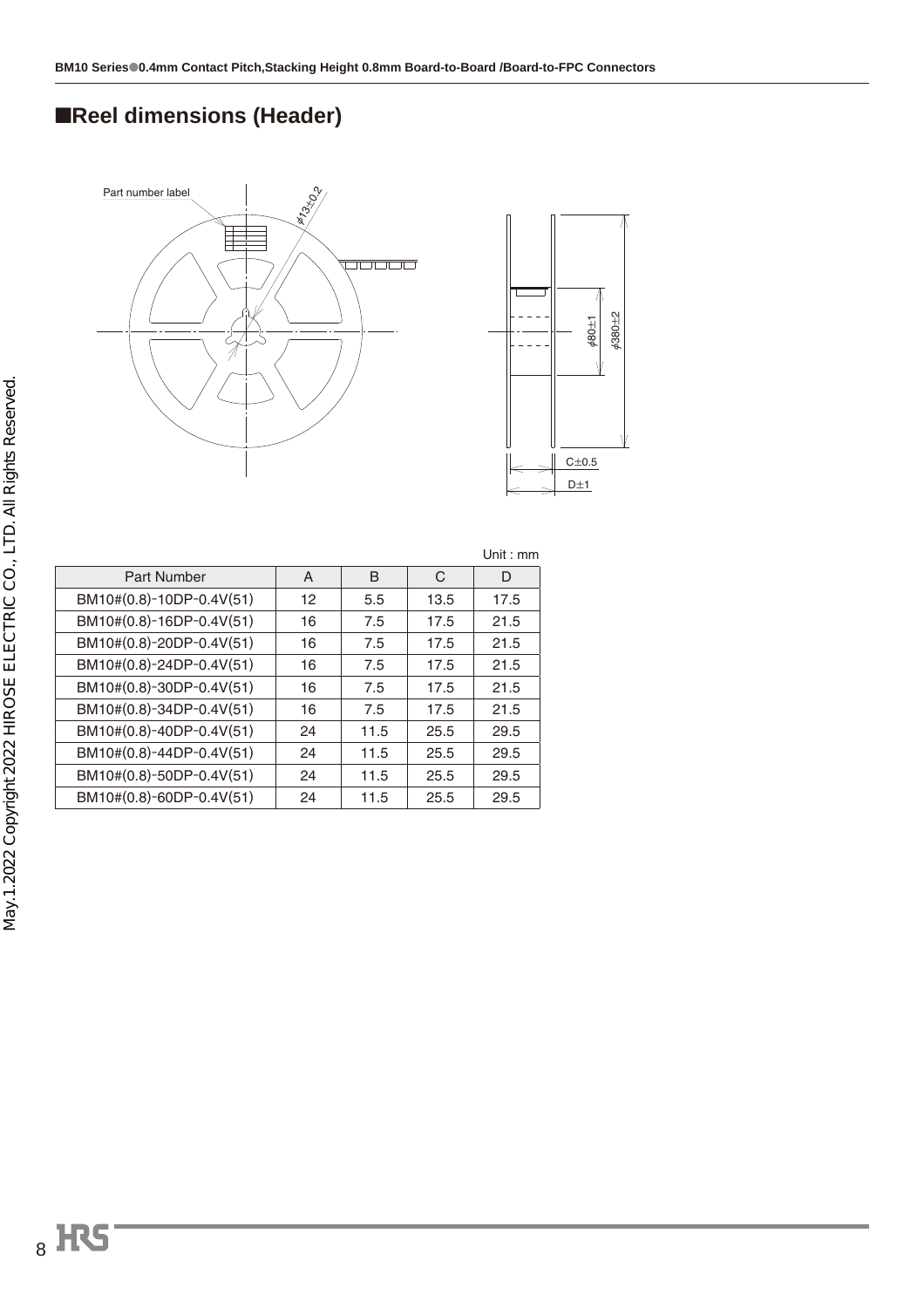# ■**Usage Recommendations**

| 1. Recommended temperature profile                                          |                                                                                                                                                                                                                                                                                                                                                                                                                                                                                                                                                                                                                                                                                                                                                                                                                                                                  |
|-----------------------------------------------------------------------------|------------------------------------------------------------------------------------------------------------------------------------------------------------------------------------------------------------------------------------------------------------------------------------------------------------------------------------------------------------------------------------------------------------------------------------------------------------------------------------------------------------------------------------------------------------------------------------------------------------------------------------------------------------------------------------------------------------------------------------------------------------------------------------------------------------------------------------------------------------------|
|                                                                             | Temperature (°C)<br>250℃<br>250<br>220℃<br>200<br>60sec max<br>180°C<br>$150^{\circ}$ C<br>150<br>$90 - 120$ sec<br>100<br>50<br>Room temperature                                                                                                                                                                                                                                                                                                                                                                                                                                                                                                                                                                                                                                                                                                                |
|                                                                             | 0<br>50<br>100<br>150<br>250<br>300<br>200<br>Time (sec.)                                                                                                                                                                                                                                                                                                                                                                                                                                                                                                                                                                                                                                                                                                                                                                                                        |
|                                                                             | Note 1 : Up to 2 cycles of Reflow soldering are possible under the<br>same conditions, provided that there is a return to normal<br>temperature between the first and second cycle.<br>Note 2: The temperature profile indicates the board surface<br>temperature at the point of contacts with the connector<br>terminals.                                                                                                                                                                                                                                                                                                                                                                                                                                                                                                                                      |
| 2. Recommended manual soldering                                             | Manual soldering : 340±10℃ for 3 seconds                                                                                                                                                                                                                                                                                                                                                                                                                                                                                                                                                                                                                                                                                                                                                                                                                         |
| 3. Recommended screen thickness and open<br>area ratio (Pattern area ratio) | Header, Receptacle: Thickness 0.12mm<br>: Open area ratio 100%<br>* When using nitrogen-reflow, 75% only at the header side.                                                                                                                                                                                                                                                                                                                                                                                                                                                                                                                                                                                                                                                                                                                                     |
| 4. Board warpage                                                            | Maximum of 0.02mm at the connector center, with both ends of the<br>connector as reference points.                                                                                                                                                                                                                                                                                                                                                                                                                                                                                                                                                                                                                                                                                                                                                               |
| 5. Cleaning conditions                                                      | Cleaning is not recommended.<br>If you clean this product, please evaluate its performance before using it.<br>(Cleaning may impair the mating/unmating properties and lower<br>resistance to environmental factors.)                                                                                                                                                                                                                                                                                                                                                                                                                                                                                                                                                                                                                                            |
| 6.Precautions                                                               | Be careful when mating/unmating the connector when it is not mounted<br>on the PCB as it may cause damage/deformation to contacts.<br>Avoid supporting the PCB only with the connectors.<br>Support it by other means such as bolts, screws, posts, etc.<br>Excessive prying during unmating/mating may result in damage.<br>In the case of hand soldering, please do not apply any flux which<br>could cause flux wicking.<br>This product may have slight color differences due to production<br>lot variability, but this does not affect the performance.<br>Please refer to the following page for handling precautions when<br>inserting and removing.<br><b>Because the product can disengage if dropped (or other impact),</b><br>or by FPC routing, it is advised to secure the mated connectors<br>to the board with housings and cushioning materials |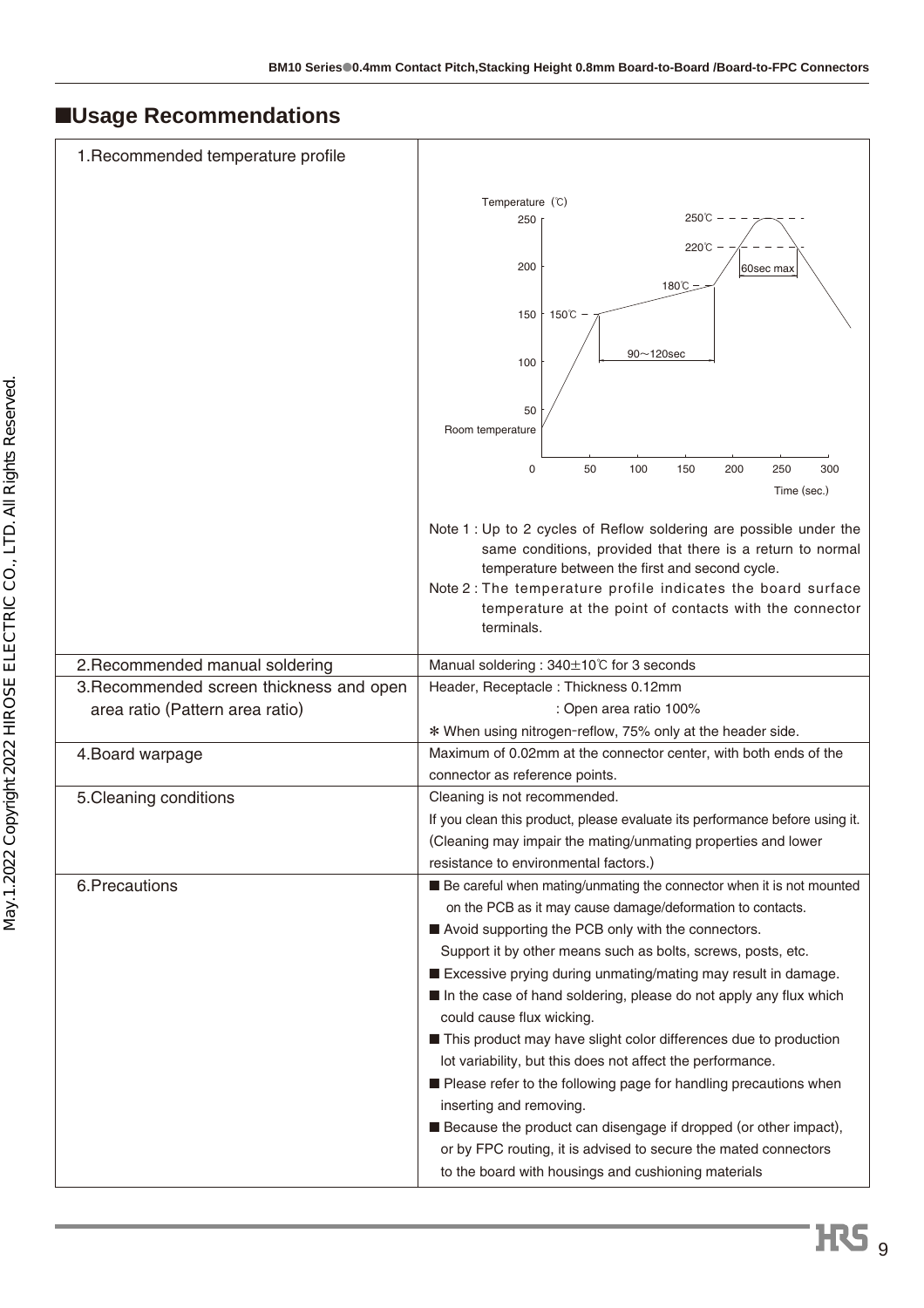### ■**Handling Precautions when Mating Connectors**

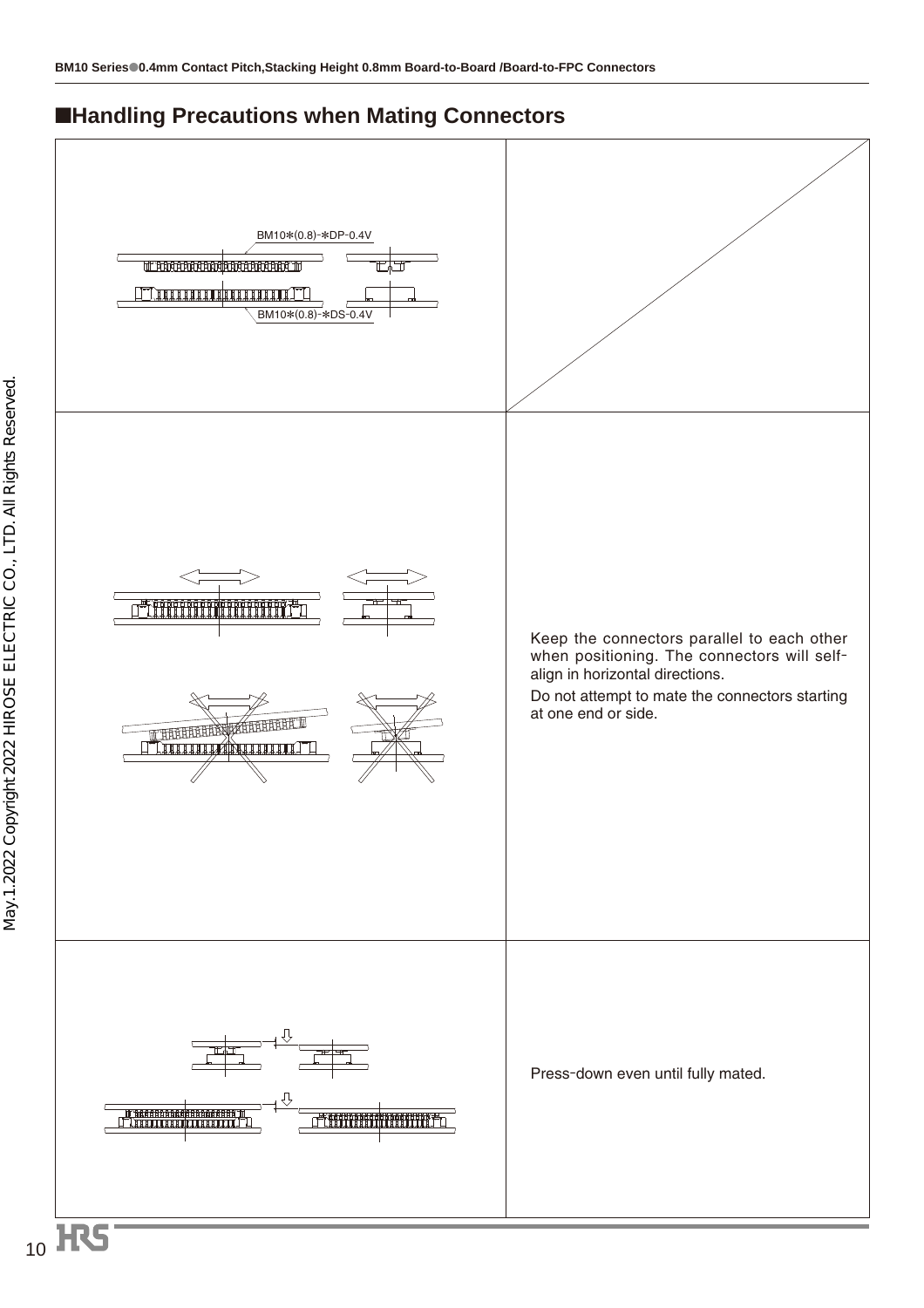# ■**CHandling Precautions When Un-mating Connectors**

| BM10*(0.8)-*DP-0.4V<br><u>TIIIIIIIIIIIIIIIIIII</u><br>BM10*(0.8)-*DS-0.4V              | Fully mated                                                                                                                                                                                                                                                                                                                                                                                      |
|----------------------------------------------------------------------------------------|--------------------------------------------------------------------------------------------------------------------------------------------------------------------------------------------------------------------------------------------------------------------------------------------------------------------------------------------------------------------------------------------------|
|                                                                                        | Lift even, keeping both connectors parallel to<br>each other                                                                                                                                                                                                                                                                                                                                     |
| <u>I AAACAAAAAAAAAAAAAA</u><br><u>Тин кулдандардын таманда та</u><br>Pitch orientation | When handling, circumstances may prevent<br>the connectors from being kept parallel when<br>un-mating. One end may be lifted as shown.<br>However, to use this procedure the connector<br>must be mounted on sufficiently rigid circuit<br>board.<br>Any deflection of the board during this<br>operation may result in damage to the<br>connector or solder joints.                             |
| Corner orientation<br>Width orientation                                                | Do not attempt to start the un-mating of the<br>connectors from one side or corner.<br>Failure to exercise caution when un-mating<br>the connectors mounted on the non-rigid FPC<br>may also result in connector breakage.<br>It is the responsibility of the user to perform<br>verification of the repeated mating / un-mating<br>cycles with the connectors mounted on the<br>applicable FPC. |
| <b>THE CONTRACTOR</b>                                                                  | When the rigidity of the FPC is low, there is a<br>risk that the connector could break as<br>illustrated in the diagram at left.<br>Please use the connectors after performing a<br>check of repeated operation with the FPC that<br>the customer will be using.<br>Evaluative results of FPC rigidity and various<br>items are available. Please inquire.                                       |